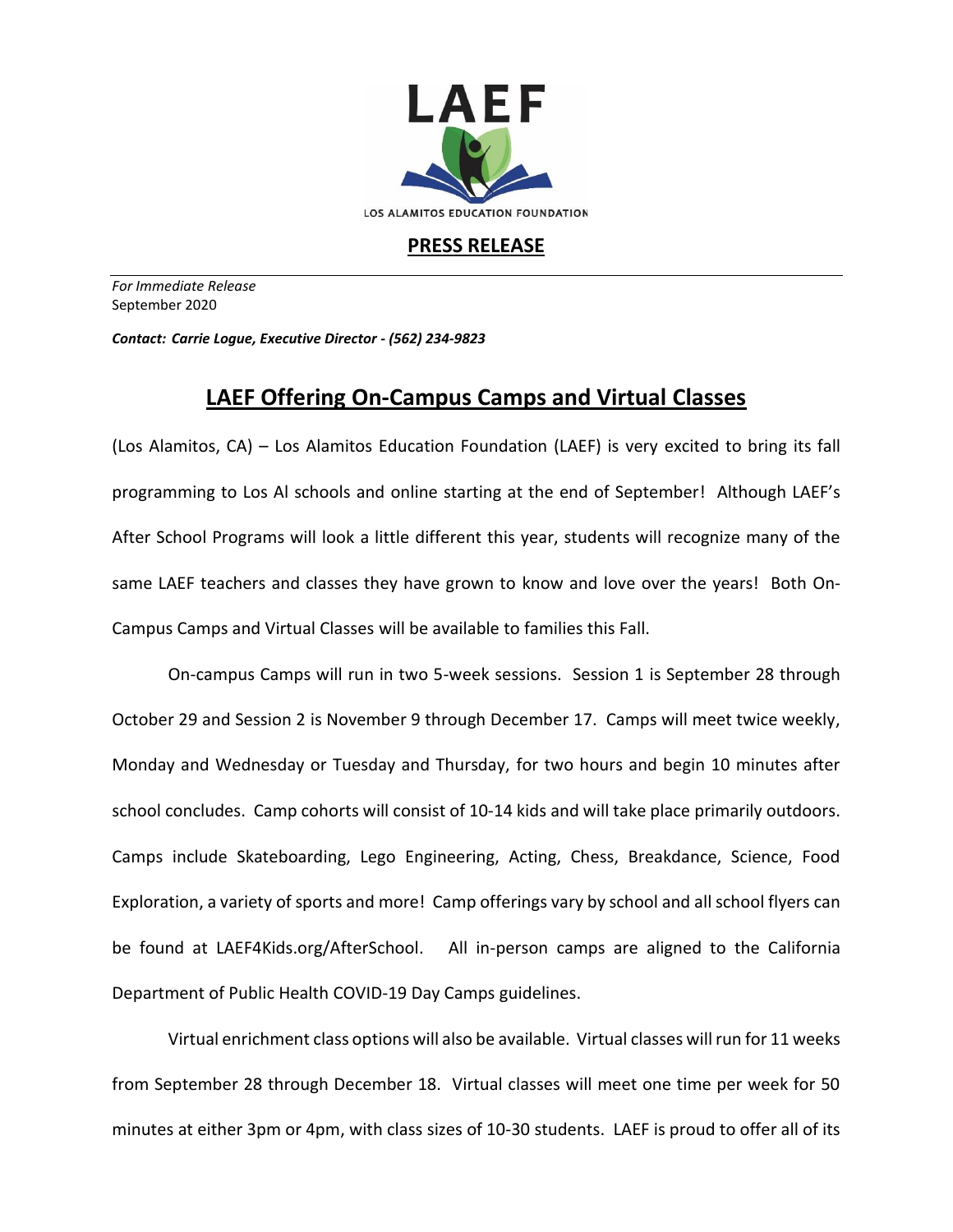FREE World Language classes for  $2^{nd}$ , 3<sup>rd</sup> and 4<sup>th</sup> grade virtually this fall. In addition, students will have the opportunity to choose from our fee-based virtual 3D Design & Modeling, Musical Theater, Art Exploration and Game Builders classes.

"We welcome all Los Al kids to enroll in any of our classes and camps. You do not need to be on the "traditional" track to attend the on-campus camps. You do not need to be enrolled in "LosAl@Home" to attend our virtual classes. Families are invited to participate in any program that interests their child and suits the needs of their family," says LAEF Executive Director Carrie Logue.

Registration is now open for Session 1 Camps and Virtual Classes at LAEF4Kids.org/AfterSchool. You can find school flyers, class descriptions, teacher bios, and COVID guidelines on the website. Early bird registration and pricing ends on September 21. Multi-class discounts are available for individual students or families. Fee waiver scholarships are available for families in need on a limited basis and LAEF will accept scholarship applications through September 21.

LAEF looks forward to welcoming students back on-campus and online this fall for enrichment opportunities. LAEF is the non-profit partner of Los Alamitos Unified School District. LAEF enhances educational excellence by providing after-school and summer enrichment programs to children in grades Pre-K to 12. LAEF impacts all students by providing significant funding for STEAM teachers and instruction, as well as igniting new programs and providing valuable resources. For more information, visit www.LAEF4kids.org or emai[l info@LAEF4kids.org](mailto:info@LAEF4kids.org) today!